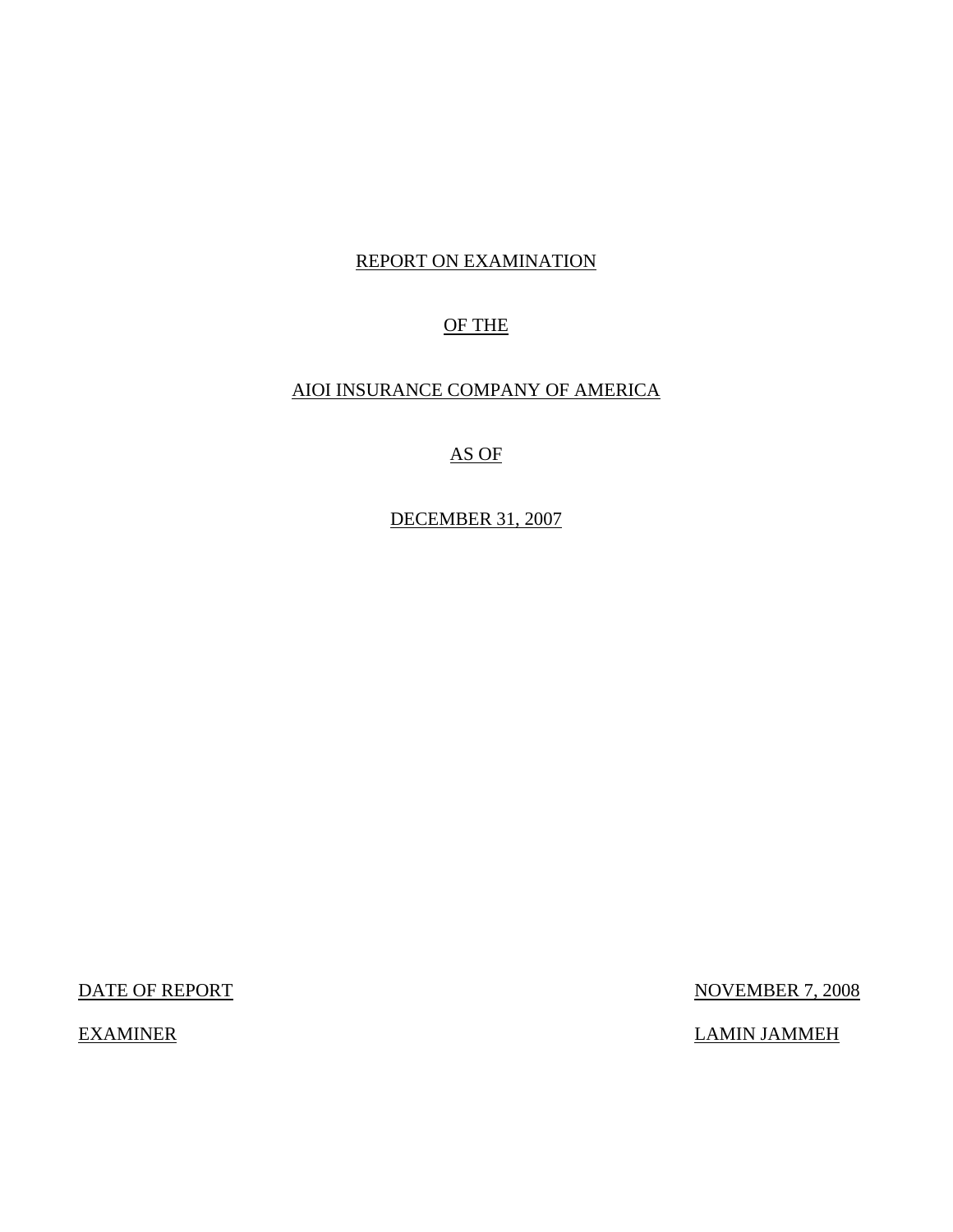# TABLE OF CONTENTS

# **ITEM NO.**

# PAGE NO.

| 1  | Scope of examination                                                                                                                                                              | $\overline{2}$               |
|----|-----------------------------------------------------------------------------------------------------------------------------------------------------------------------------------|------------------------------|
| 2. | Description of Company                                                                                                                                                            | 3                            |
|    | A. Management<br>B. Territory and plan of operation<br>C. Reinsurance<br>D. Holding company system<br>E. Significant operating ratios<br>F. Risk management and internal controls | 3<br>5<br>6<br>8<br>10<br>10 |
| 3. | <b>Financial statements</b>                                                                                                                                                       | 11                           |
|    | A. Balance sheet<br>B. Underwriting and investment exhibit                                                                                                                        | 11<br>13                     |
| 4. | Losses and loss adjustment expenses                                                                                                                                               | 14                           |
| 5. | Market conduct activities                                                                                                                                                         | 14                           |
| 6. | Compliance with prior report on examination                                                                                                                                       | 15                           |
| 7. | Summary of comments and recommendations                                                                                                                                           | 16                           |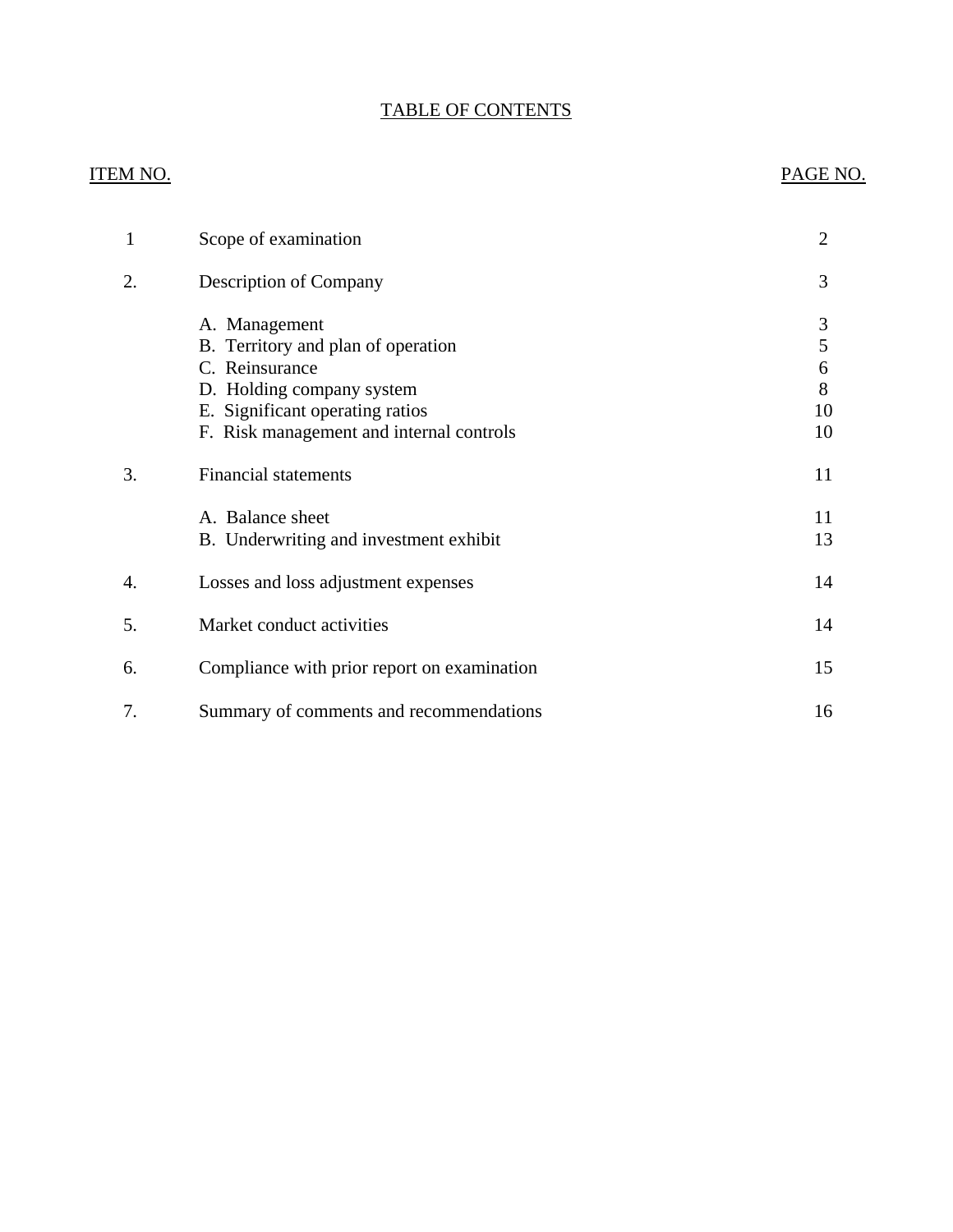

STATE OF NEW YORK INSURANCE DEPARTMENT 25 BEAVER STREET NEW YORK, NEW YORK 10004

November 07, 2008

Honorable Eric R. Dinallo Superintendent of Insurance Albany, New York 12257

Sir:

Pursuant to the requirements of the New York Insurance Law, and in compliance with the instructions contained in Appointment Number 22759 dated April 9, 2008 attached hereto, I have made an examination into the condition and affairs of AIOI Insurance Company of America as of December 31, 2007, and submit the following report thereon.

Wherever the designation "the Company" appears herein without qualification, it should be understood to indicate AIOI Insurance Company of America.

Wherever the term "Department" appears herein without qualification, it should be understood to mean the New York Insurance Department.

The examination was conducted at the Company's administrative offices located at 475 N. Martingale Road, Schaumburg, IL 60173.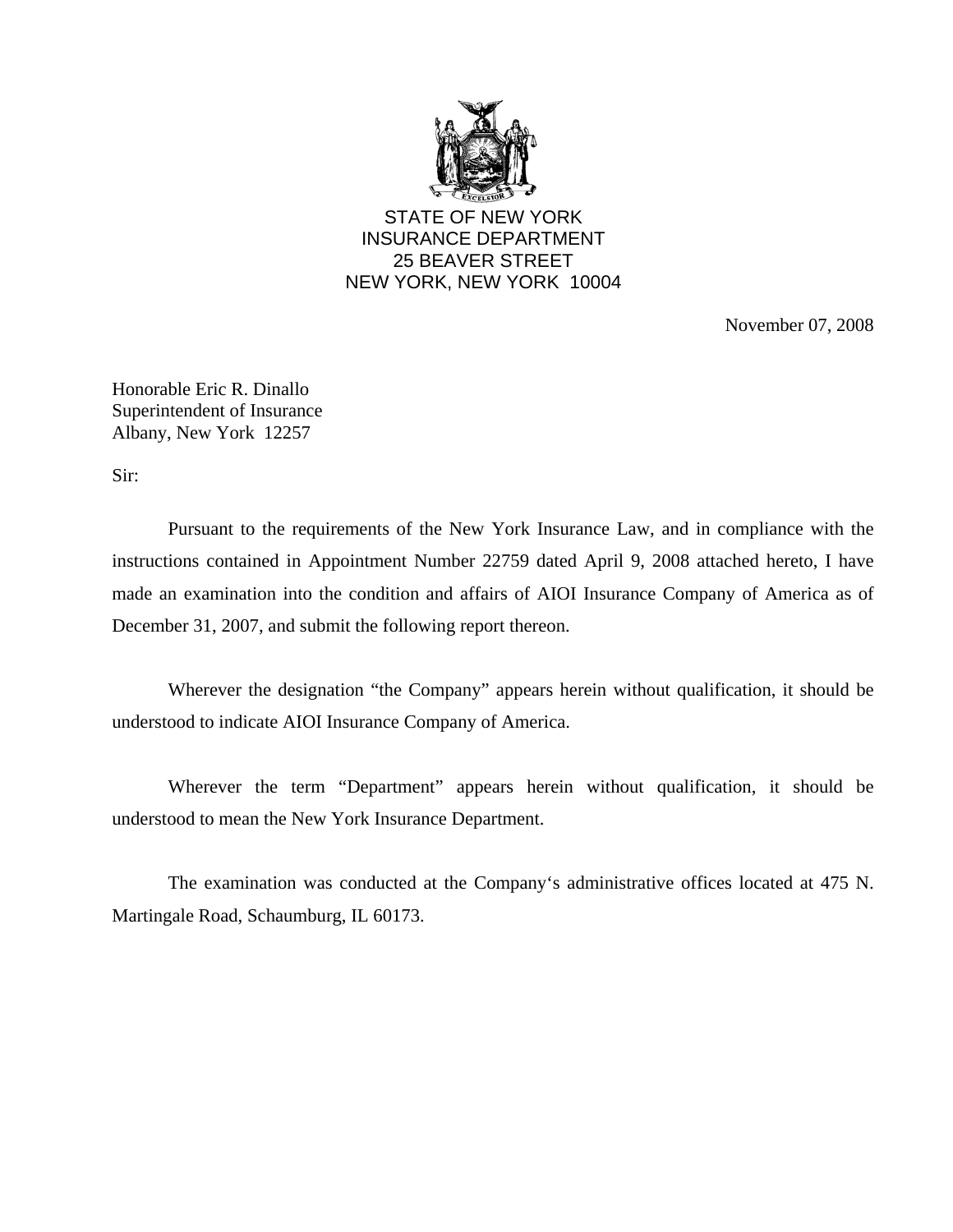### $\mathcal{D}_{\mathcal{L}}$ **1. SCOPE OF EXAMINATION**

<span id="page-3-0"></span>The Department has performed a single-state examination of AIOI Insurance Company of America. The previous examination was conducted as of December 31, 2002. This examination covered the five year period from January 1, 2003 through December 31, 2007. Transactions occurring subsequent to this period were reviewed where deemed appropriate by the examiner.

This examination was conducted in accordance with the National Association of Insurance Commissioners ("NAIC") Financial Condition Examiners Handbook which requires that we plan and perform the examination to evaluate the financial condition and identify prospective risks of the Company by obtaining information about the company including corporate governance, identifying and assessing inherent risks within the Company and evaluating system controls and procedures used to mitigate those risks. An examination also includes assessing the principles used and significant estimates made by management, as well as evaluating the overall financial statement presentation, management's compliance with Statutory Accounting Principles and annual statement instructions when applicable to domestic state regulations.

All accounts and activities of the Company were considered in accordance with the riskfocused examination process. This examination also included a review and evaluation of the Company's own control environment assessment and evaluation based upon the Company's internal control documentation and testing similar to Sarbanes Oxley. The examiners also relied upon audit work performed by the Company's independent public accountants when appropriate.

This examination report includes a summary of significant findings for the following items as called for in the Financial Condition Examiners Handbook of the NAIC:

> Significant subsequent events Company history Corporate records Management and control Fidelity bonds and other insurance Pensions, stock ownership and insurance plans Territory and plan of operation Growth of Company Loss experience Reinsurance Accounts and records Statutory deposits Financial statements Summary of recommendations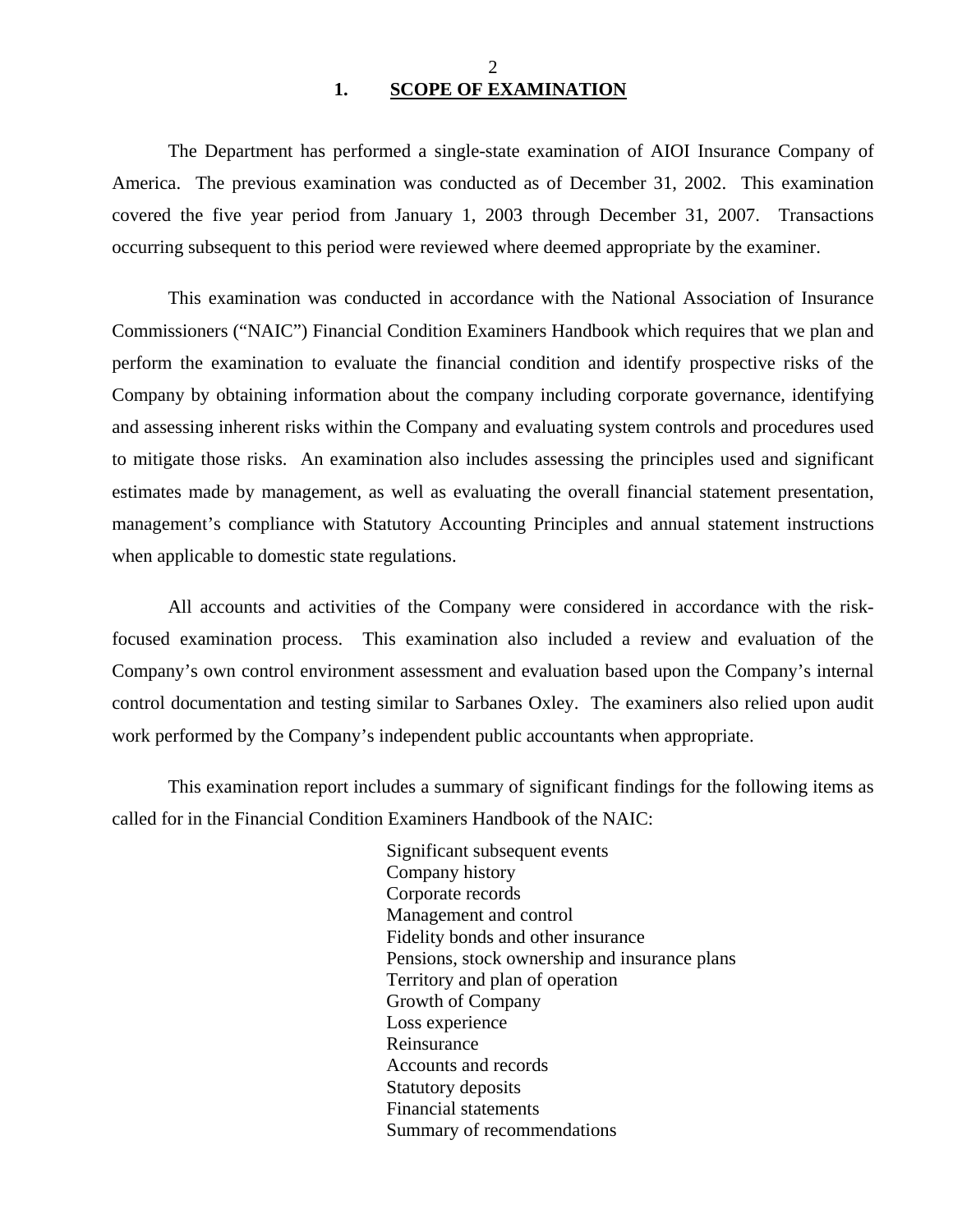<span id="page-4-0"></span>A review was also made to ascertain what action was taken by the Company with regard to comments and recommendations contained in the prior report on examination.

This report on examination is confined to financial statements and comments on those matters, which involve departures from laws, regulations or rules, or which are deemed to require explanation or description.

### **2. DESCRIPTION OF COMPANY**

The Company was formed as the Chiyoda Fire & Marine Insurance Company, Limited (United States Branch) and was admitted to the State of New York on October 18, 1977 and commenced writing business in 1978. Effective January 1, 1995, the Company converted to a domestic insurer. The domestic stock insurer became known as the Chiyoda Fire & Marine Insurance Company of America and assumed all the assets, liabilities and business operations of its predecessor. In August 2001, the Company's Articles of Incorporation were amended to change its name to AIOI Insurance Company of America.

At December 31, 2007, capital paid in was \$5,000,000 consisting of 50,000 shares of common stock at \$100 par value per share. Gross paid in and contributed surplus was \$10,000,000. Gross paid in and contributed surplus increased by \$10,000,000 during the examination period, as follows:

| Year | Description                                     |              |              | Amount     |
|------|-------------------------------------------------|--------------|--------------|------------|
| 2003 | Beginning gross paid in and contributed surplus |              |              |            |
| 2007 | Surplus contribution                            | \$10,000,000 |              |            |
|      | <b>Total Surplus Contributions</b>              |              |              | 10,000,000 |
| 2007 | Ending gross paid in and contributed surplus    |              | \$10,000,000 |            |

#### A. Management

Pursuant to the Company's charter and by-laws, management of the Company is vested in a board of directors consisting of not less than thirteen nor more than eighteen members. The board met four times during each calendar year. At December 31, 2007, the board of directors was comprised of the following thirteen members: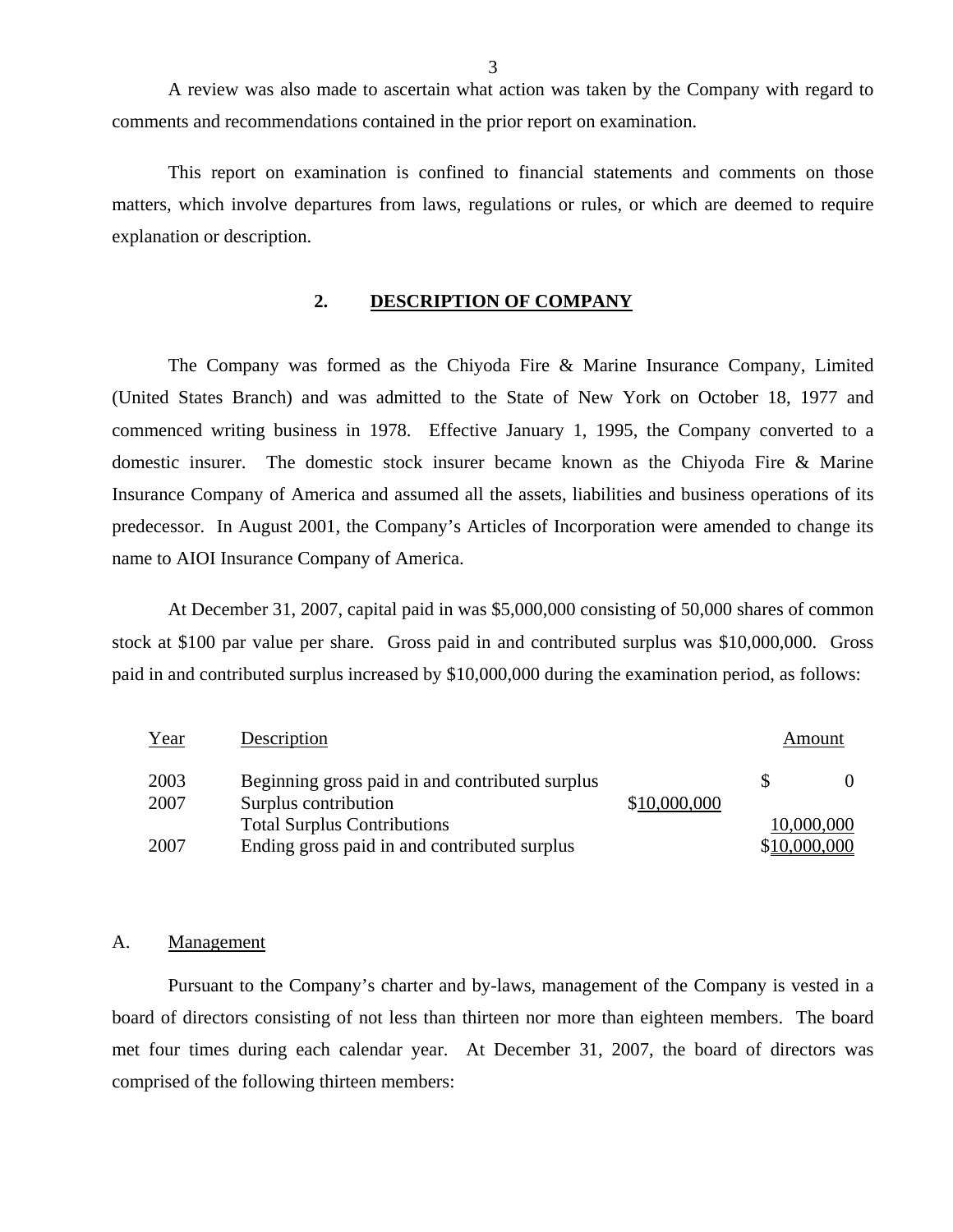| Name and Residence                     | 4<br><b>Principal Business Affiliation</b> |
|----------------------------------------|--------------------------------------------|
| Peter P. Conway<br>University Park, FL | Retired                                    |
| Robert F. Denny<br>Weems, VA           | Retired                                    |
| Robert J. Hildebrand                   | Director,                                  |
| Wheaton, IL                            | Robert W. Baird & Company                  |
| Kiyofumi Hino                          | Officer,                                   |
| Saitama, Japan                         | AIOI Insurance Company Ltd.                |
| Masanobu Kobayashi                     | Officer,                                   |
| Koganei, Tokyo, Japan                  | AIOI Insurance Company Ltd.                |
| Toshiaki Koga                          | Vice President and Secretary,              |
| Downers Grove, IL                      | AIOI Insurance Company of America          |
| Harry C. Meyer<br>Lancaster, PA        | Retired                                    |
| Frank H. Reis<br>Kingston, NY          | Retired                                    |
| Mathew S. Rubin                        | Manager,                                   |
| Great Neck, NY                         | Marcum & Kliegman LLP (Consulting)         |
| Futoshi Sugai                          | Manager, Los Angeles Office,               |
| Torrance, CA                           | AIOI Insurance Company of America          |
| Masaru Umezu                           | President,                                 |
| Palatine, IL                           | AIOI Insurance Company of America          |
| Robert M. Weber                        | Partner,                                   |
| South Salem, NY                        | Wilson Elser Law Firm                      |
| Noboru Yamahara                        | Treasurer                                  |
| Hoffman Estates, IL                    | Aioi Insurance Company of America          |
|                                        |                                            |

A review of the minutes of the board of directors' meetings held during the examination period indicated that the meetings were generally well attended and each board member has an acceptable record of attendance.

As of December 31, 2007, the principal officers of the Company were as follows: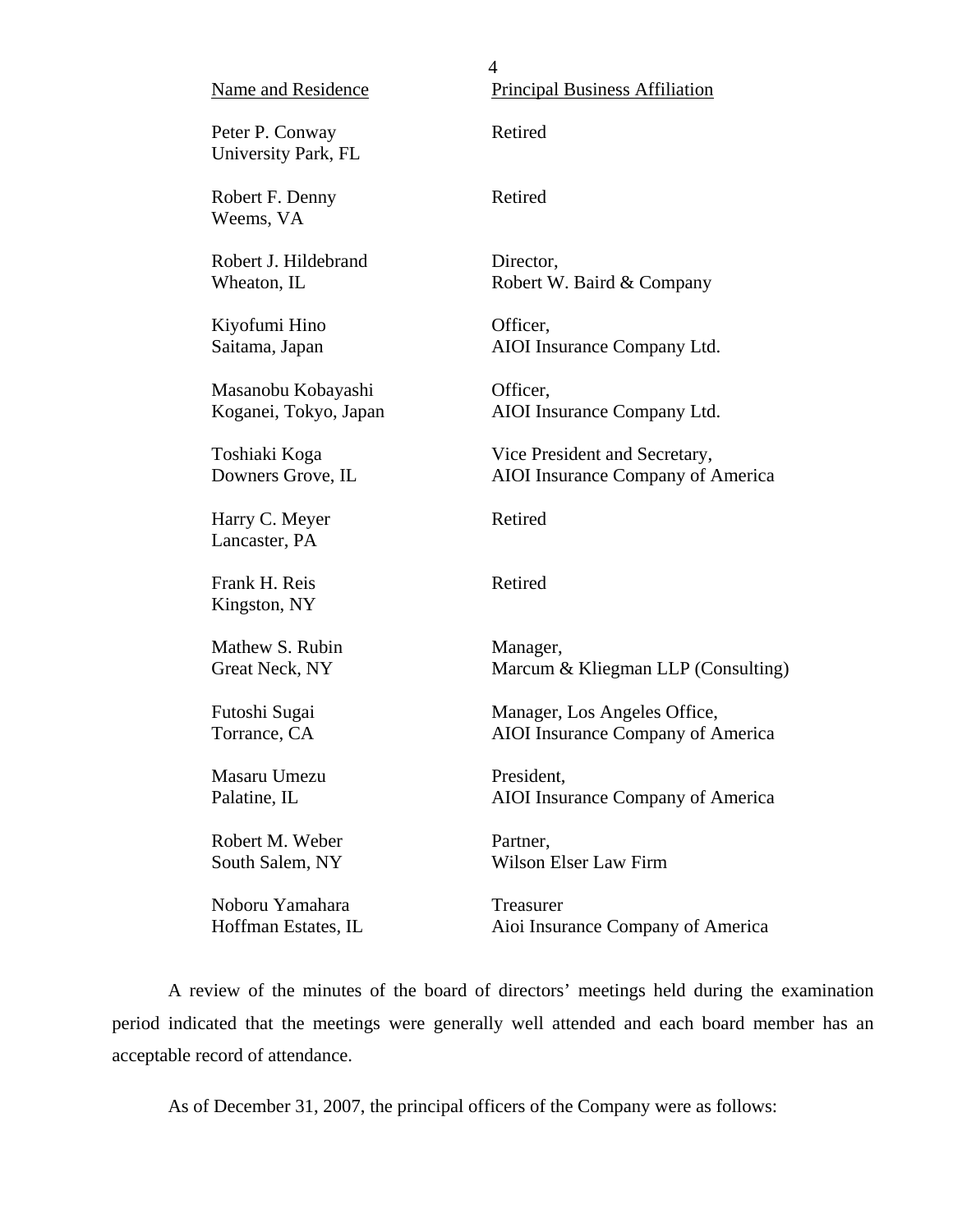Name Title

5

Masaru Umezu Toshiaki Koga Noboru Yamahara

President Secretary Treasurer

### B. Territory and Plan of Operation

As of December 31, 2007, the Company was licensed to write business in thirteen states.

As of the examination date, the Company was authorized to transact the kinds of insurance as defined in the following numbered paragraphs of Section 1113(a) of the New York Insurance Law:

| Paragraph | Line of Business                               |
|-----------|------------------------------------------------|
| 3         | Accident & health                              |
| 4         | Fire                                           |
| 5         | Miscellaneous property                         |
| 6         | Water damage                                   |
| 7         | Burglary and theft                             |
| 8         | <b>Glass</b>                                   |
| 9         | Boiler and machinery                           |
| 10        | Elevator                                       |
| 11        | Animal                                         |
| 12        | Collision                                      |
| 13        | Personal injury liability                      |
| 14        | Property damage liability                      |
| 15        | Workers' compensation and employers' liability |
| 16        | Fidelity and surety                            |
| 17        | Credit                                         |
| 19        | Motor vehicle and aircraft physical damage     |
| 20        | Marine and inland marine                       |
| 21        | Marine protection and indemnity                |

The Company is also empowered to transact such workers' compensation business as may be incidental to coverages contemplated under paragraphs 20 and 21 of said Section 1113(a) of the New York Insurance Law including insurance described in the Longshoremen's and Harbor Workers' Compensation Act (Public Law No. 803, 69th Congress as amended, USC Section 901 et. seq. as amended).

Based on the lines of business for which the Company is licensed and the Company's current capital structure, and pursuant to the requirements of Articles 13 and 41 of the New York Insurance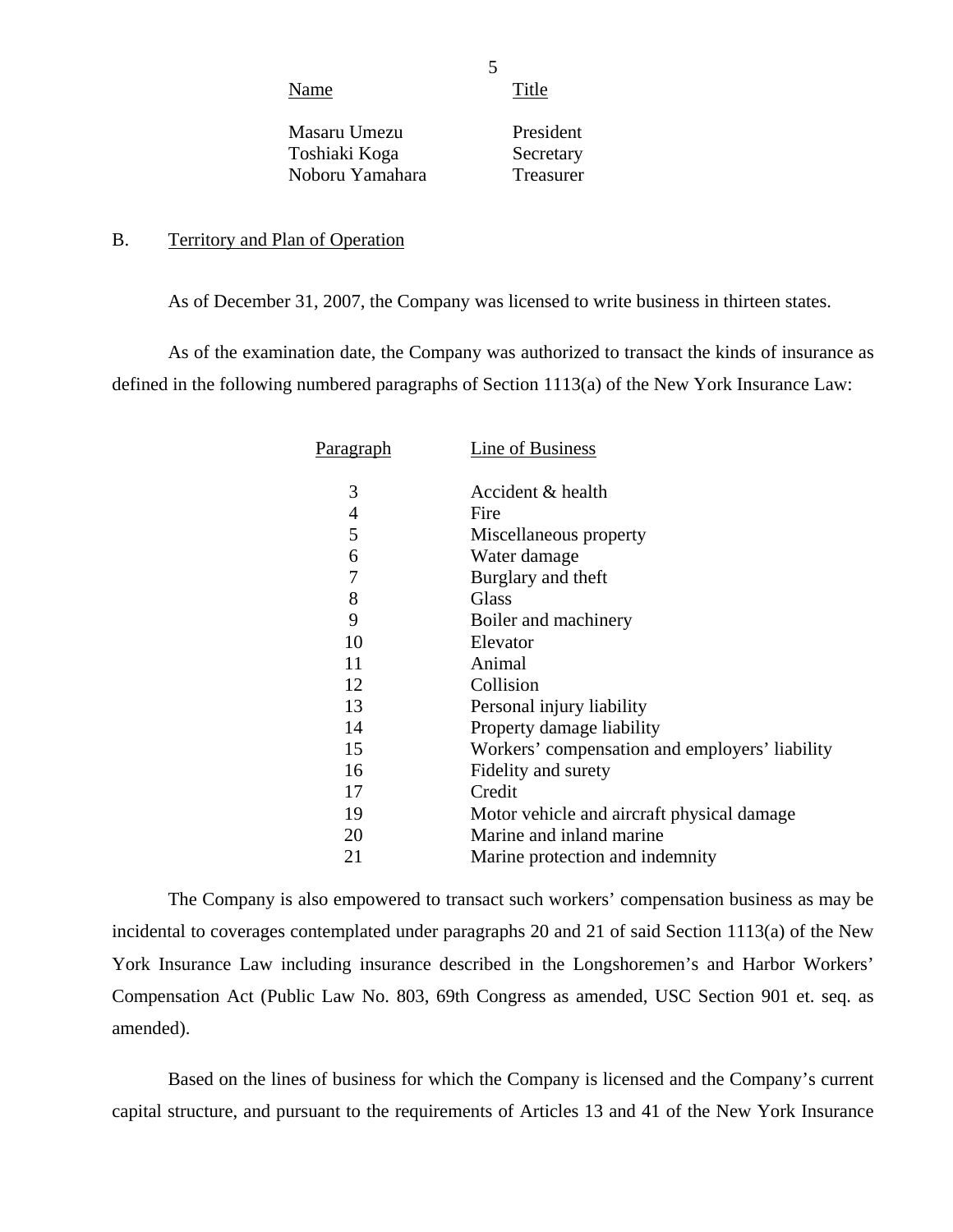Law, the Company is required to maintain a minimum surplus to policyholders in the amount of \$2,200,000.

The following schedule shows the direct premiums written by the Company for the period under examination; all premiums written by the Company were written in New York:

| <b>Total Direct</b><br>Premiums Written |
|-----------------------------------------|
| \$995,919                               |
| \$1,289,534                             |
| \$1,240,726                             |
| \$1,039,157                             |
| \$998,075                               |
|                                         |

During the period covered by this examination, the Company's direct business consisted exclusively of ocean marine business underwritten in the State of New York by Navigators Management Inc. The majority of the Company's assumed business is currently assumed from the Chubb Group. As of April 1, 2005, the Company terminated its long standing relationship with Continental Casualty Company ("CCC"), a subsidiary of CNA Financial Corporation ("CNA").

### C. Reinsurance

Assumed reinsurance accounted for 97% of the Company's gross premium written at December 31, 2007. During the period covered by this examination, the Company's assumed reinsurance business has increased since the last examination. Major lines include: Workers' compensation, commercial multi-peril, allied lines, commercial auto liability and other liabilities occurrence. The Company's assumed reinsurance program consists mainly of multi-line coverage assumed on a quota share basis, pursuant to the terms of facultative agreements with both authorized and unauthorized cedants. The Company utilizes reinsurance accounting as defined in NAIC Accounting Practices and Procedures Manual, Statement of Statutory Accounting Principle ("SSAP") No. 62 for all of its assumed reinsurance business.

The majority of the Company's ceded reinsurance contracts at December 31, 2007 are with its parent, AIOI Insurance Company Limited, Japan, an accredited reinsurer. The company has structured its ceded reinsurance program to limit its maximum exposure to any one risk as follows: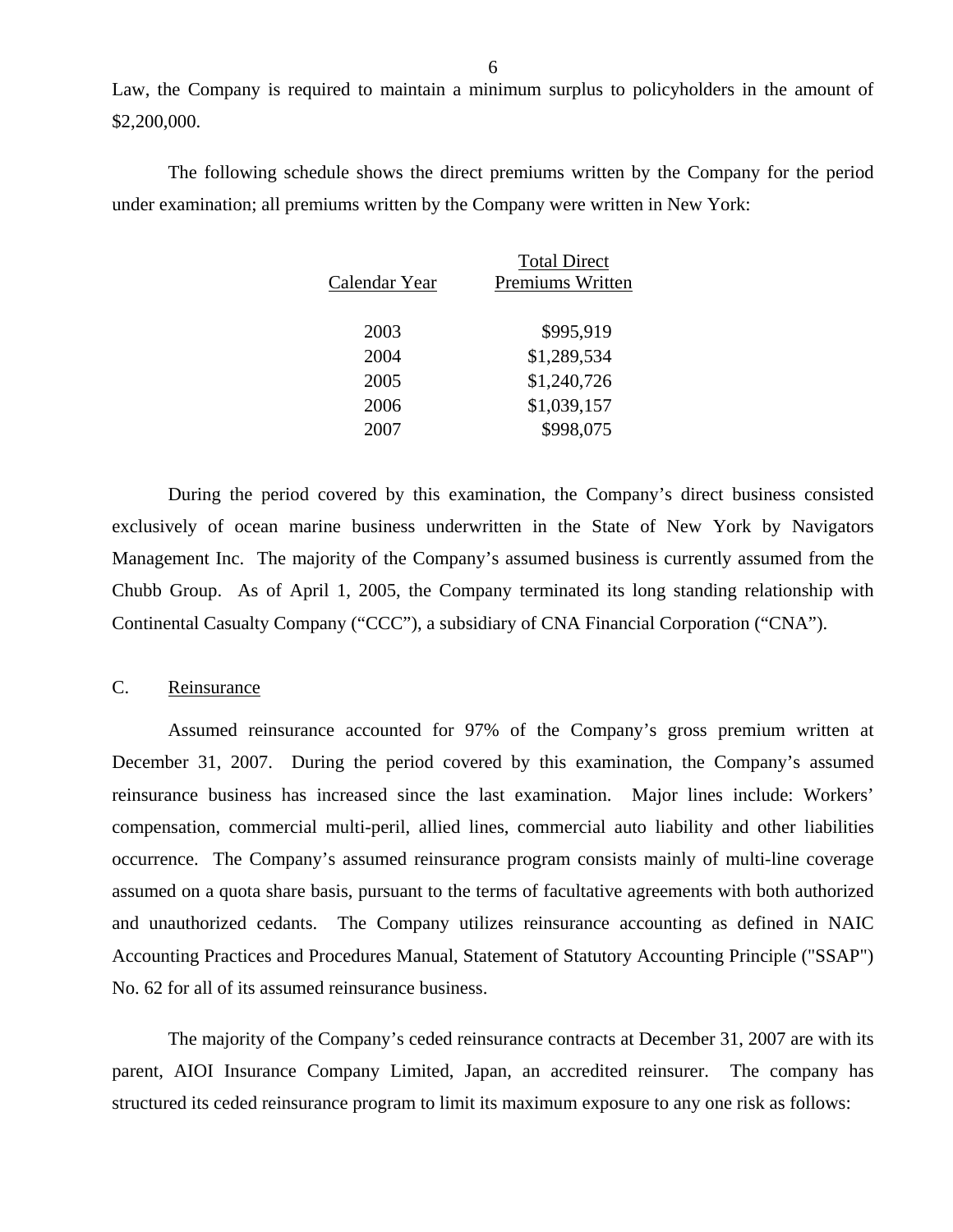### Type of Contract Cession

#### Workers' Compensation

100% Authorized

100% Authorized

100% Authorized

#### Marine Cargo

100% Authorized

100% Authorized

#### **Property**

100% Authorized

100% Authorized

### Casualty

100% Authorized

100% Authorized

100% Authorized

### All Other Business

100% Authorized

# 7

50% Quota Share 50% of the Company's net liability on all 100% Authorized business subject to a limit of 50% of \$100,000,000, any one occurrence.

First Excess of Loss \$3,850,000 excess \$150,000 per risk per loss.

Second Excess of Loss  $$10,000,000$  excess \$4,000,000 per risk per loss.

Third Excess of Loss \$36,000,000 excess \$14,000,000 per risk per loss.

First Excess of Loss  $$1,718,000$  excess \$100,000 per risk per loss.

Second Excess of Loss \$84,082,000 excess \$1,818,000 per risk per loss.

First Excess of Loss  $$4,400,000$  excess \$150,000 per risk per loss.

Second Excess of Loss  $$98,450,000$  excess \$4,550,000 per risk per loss.

First Excess of Loss \$850,000 excess \$150,000 per risk per loss.

Second Excess of Loss  $$5,000,000$  excess \$1,000,000 per risk per loss.

Third Excess of Loss  $$6,000,000$  excess \$6,000,000 per risk per loss.

Excess of Loss \$2,500,000 excess \$150,000 per risk per loss.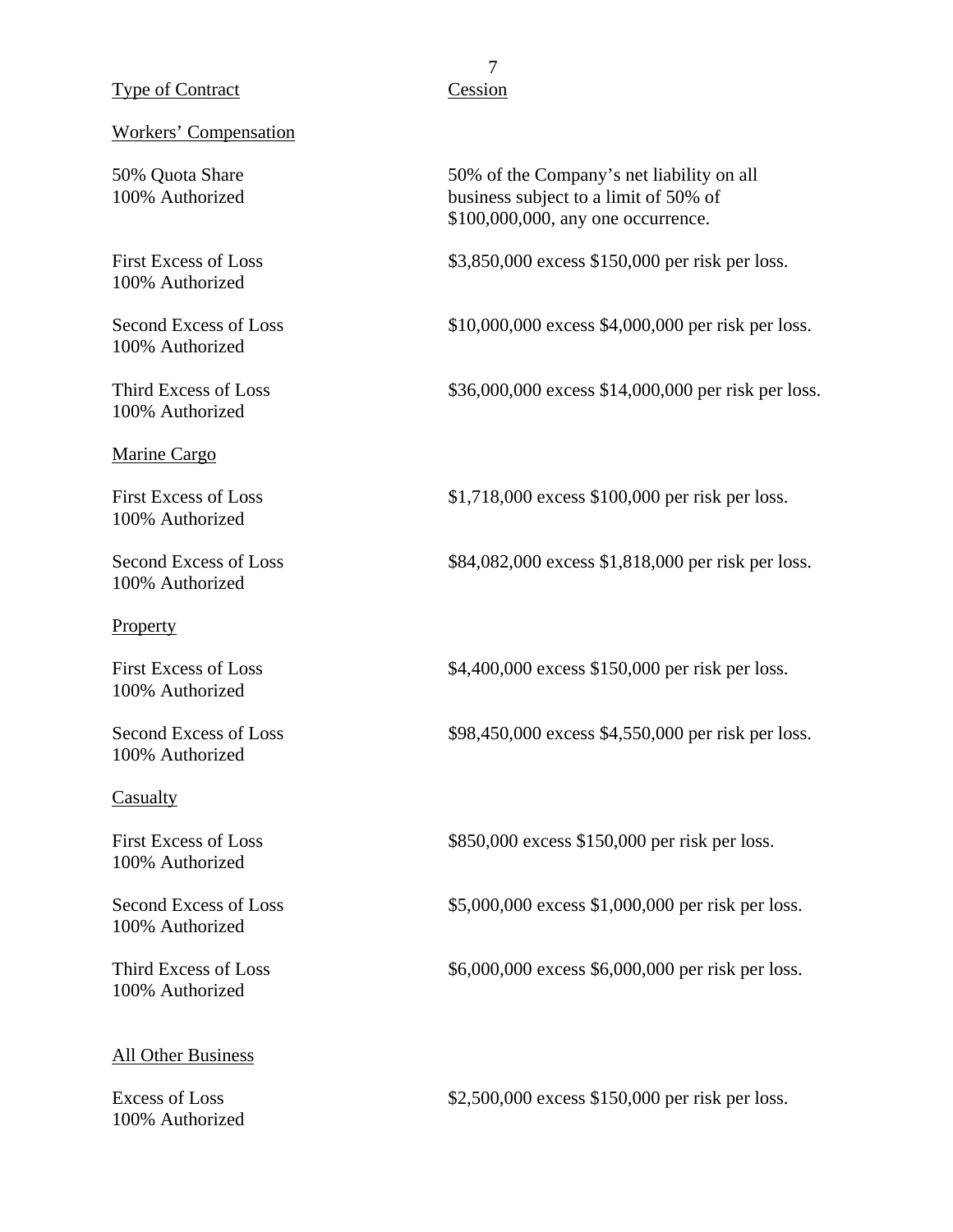<span id="page-9-0"></span>Reinsurance agreements with affiliates were reviewed for compliance with Article 15 of the New York Insurance Law. It was noted that all affiliated reinsurance agreements were filed with the Department pursuant to the provisions of Section 1505(d)(2) of the New York Insurance Law.

All ceded reinsurance agreements in effect as of the examination date were reviewed and found to contain the required clauses, including an insolvency clause meeting the requirements of Section 1308 of the New York Insurance Law.

Examination review of the Schedule F data reported by the Company in its filed annual statement was found to accurately reflect its reinsurance transactions. Additionally, management has represented that all material ceded reinsurance agreements transfer both underwriting and timing risk as set forth in SSAP No. 62. Representations were supported by appropriate risk transfer analyses and an attestation from the Company's chief executive officer pursuant to Department Circular Letter No. 8 (2005). Additionally, examination review indicated that the Company was not a party to any finite reinsurance agreements. All ceded reinsurance agreements were accounted for utilizing reinsurance accounting as set forth in paragraphs 17 through 24 of SSAP No. 62.

### D. Holding Company System

AIOI Insurance Company of America is a wholly-owned subsidiary of AIOI Insurance Company, Limited, Japan, which is 33.4% owned by the Toyota Motor Corporation, Japan.

A review of the holding company registration statements filed with this Department indicated that such filings were complete and were filed in a timely manner pursuant to Article 15 of the New York Insurance Law and Department Regulation 52.

The following is an abridged chart of the holding company system at December 31, 2007: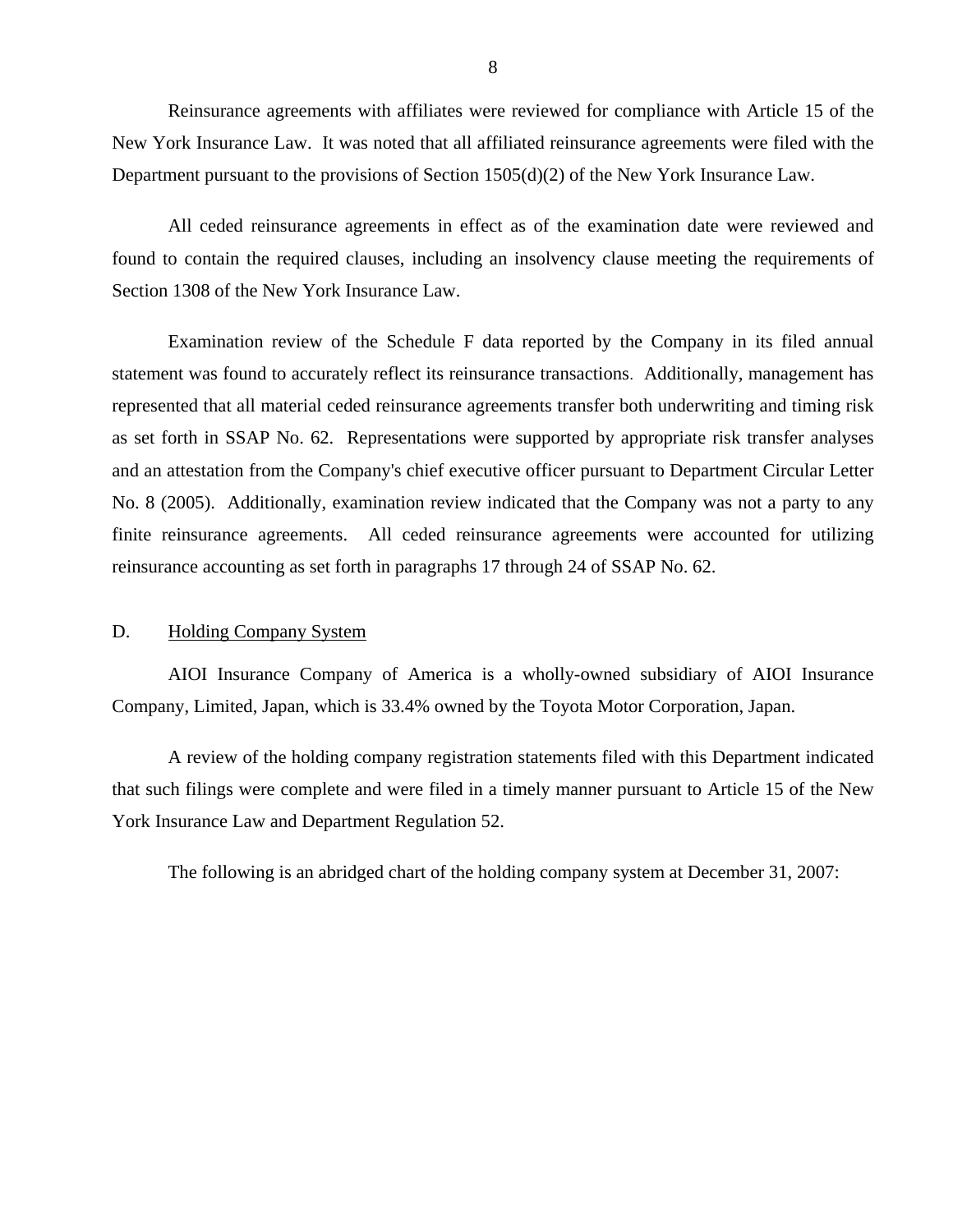

At December 31, 2007, the Company was party to the following agreements with other members of its holding company system:

### Secundment Agreement

Effective January 1, 2006, the Company entered into a secundment agreement with its parent AIOI Insurance Company Ltd. In accordance with the terms of the agreement, the Company has agreed to provide certain services beneficial to the parent, and the Company has agreed that the services will be performed by employees who are secunded from the parent to the Company to assist in executing the Company's business. The parties agree to share costs and expenses based upon the time records of the assigned employees or such basis as permitted under Department Regulation No. 30. This agreement was filed with the Department pursuant to Section 1505 of the New York Insurance Law.

### Cost Allocation Agreement

Effective January 1, 2006, the Company entered into a cost allocation agreement with its parent AIOI Insurance Company Ltd. In accordance with the terms of the agreement, the Company has agreed to provide beneficial services, unrelated to the business of insurance, to the parent involving personnel and other capabilities operating from the Company's offices in the United States. This agreement was filed with the Department pursuant to Section 1505 of the New York Insurance Law.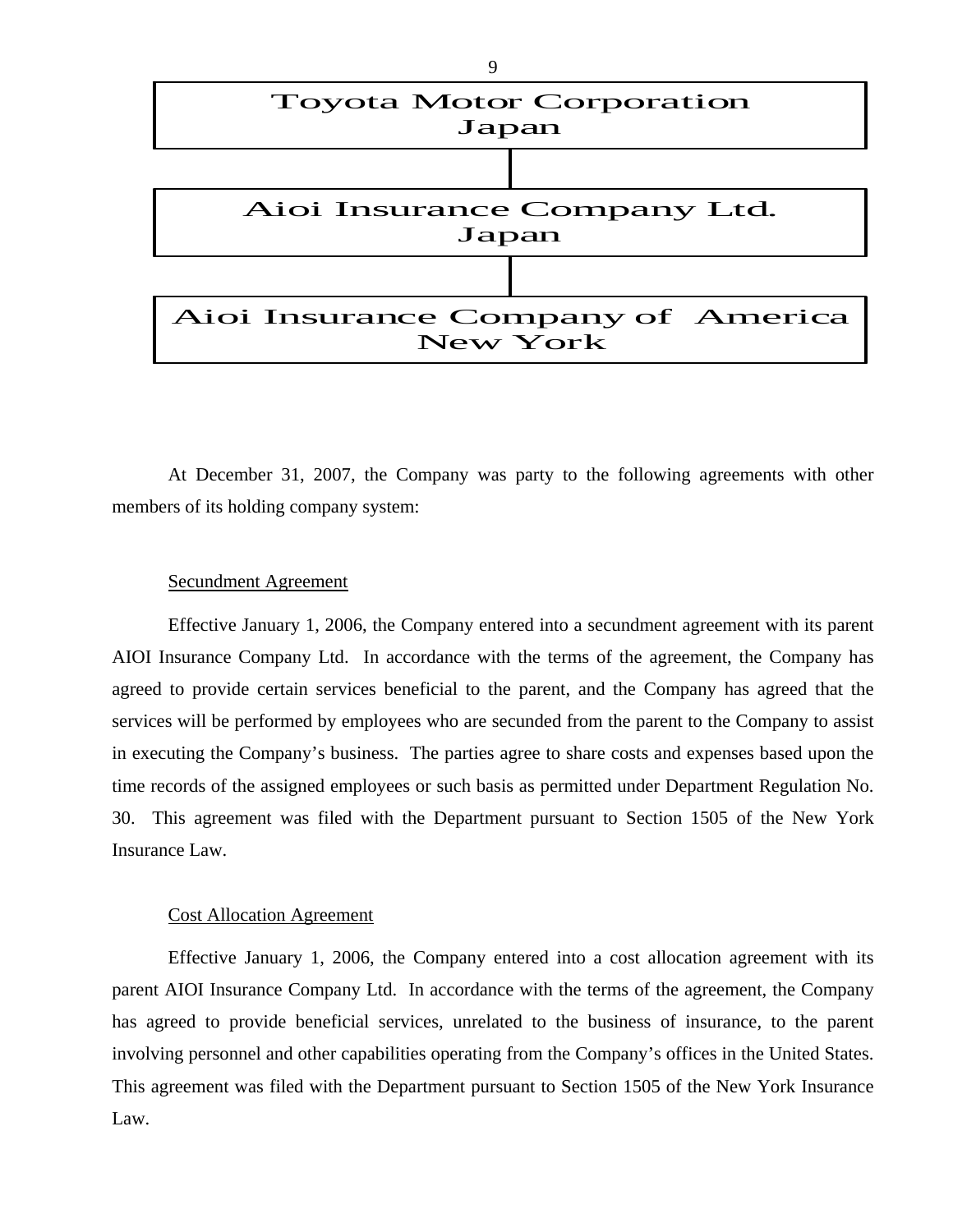### E. Significant Operating Ratios

The following ratios have been computed as of December 31, 2007, based upon the results of this examination:

| Net premiums written to surplus as regards policyholders                               | .72:1 |
|----------------------------------------------------------------------------------------|-------|
| Liabilities to liquid assets (cash and invested assets less investments in affiliates) | 67%   |
| Premiums in course of collection to surplus as regards policyholders                   | 29%   |

All of the above ratios fall within the benchmark ranges set forth in the Insurance Regulatory Information System of the National Association of Insurance Commissioners.

The underwriting ratios presented below are on an earned/incurred basis and encompass the five-year period covered by this examination:

|                                              | Amounts      | Ratios  |
|----------------------------------------------|--------------|---------|
| Losses and loss adjustment expenses incurred | \$35,726,144 | 52.15%  |
| Other underwriting expenses incurred         | 27,130,467   | 39.60   |
| Net underwriting gain                        | 5,653,949    | 8.25    |
| Premiums earned                              | \$68,510,560 | 100.00% |

### F. Risk Management and Internal Controls

The Company's exposures are protected by a reinsurance program provided by its parent, an accredited reinsurer. Substantially all ceded business flows through the parent. The Company retains approximately sixty percent of its premiums, highlighting its dependency on reinsurance from its parent due to the large risks it insures in the United States. The only direct business written by the Company is ocean marine, which comprises about three percent of gross premiums written.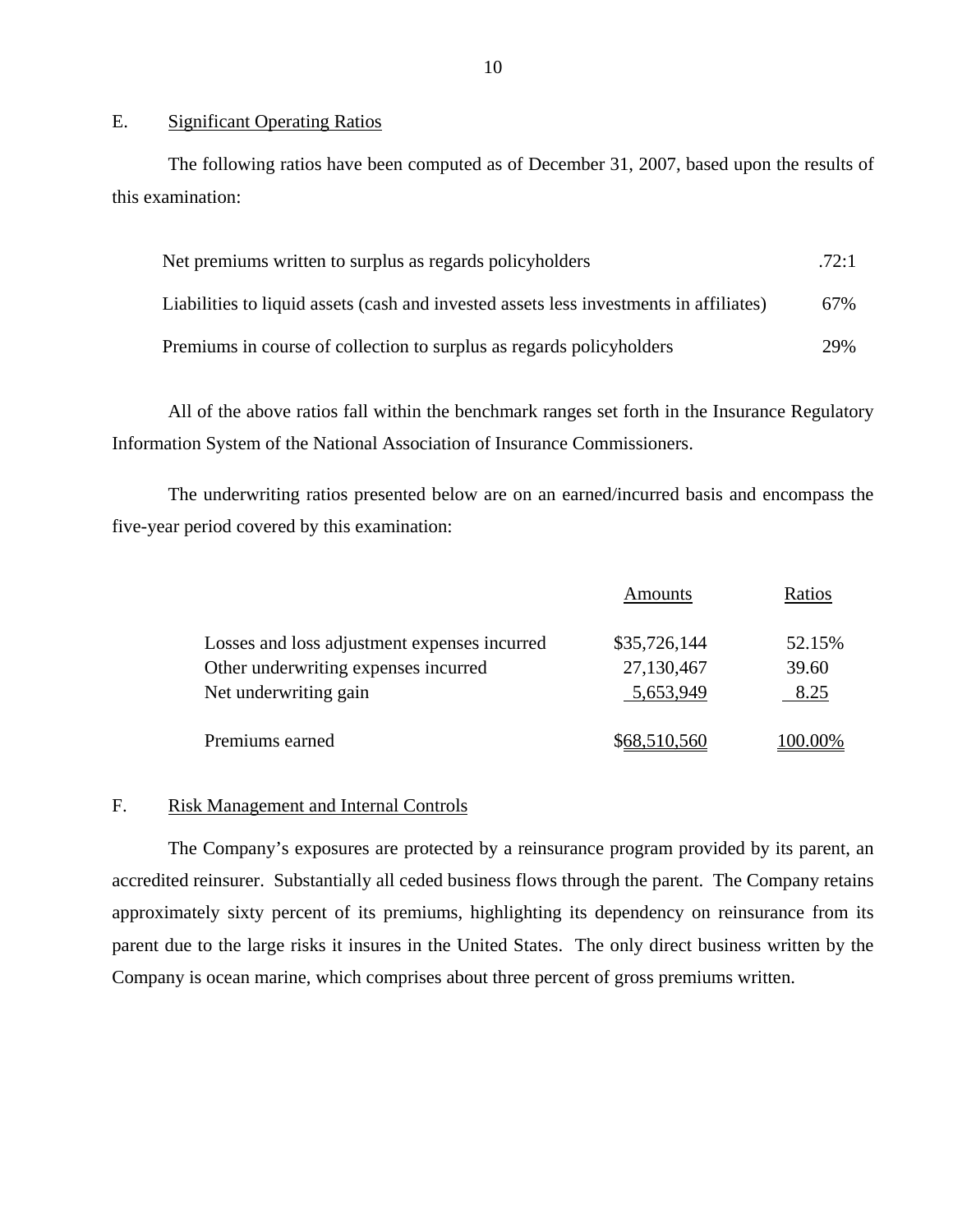# **3. FINANCIAL STATEMENTS**

# A. Balance Sheet

The following shows the assets, liabilities and surplus as regards policyholders as of December 31, 2007 as determined by this examination and as reported by the Company:

| Assets                                               |              | <b>Assets Not</b>    | Net Admitted |
|------------------------------------------------------|--------------|----------------------|--------------|
|                                                      | Assets       | Admitted             | Assets       |
| <b>Bonds</b>                                         | \$46,015,708 | \$<br>$\overline{0}$ | \$46,015,708 |
| Cash, cash equivalents and short-term investments    | 9,582,761    |                      | 9,582,761    |
| Investment income due and accrued                    | 502,319      |                      | 502,319      |
| Uncollected premiums and agents' balances in the     |              |                      |              |
| course of collection                                 | 8,806,201    |                      | 8,806,201    |
| Amounts recoverable from reinsurers                  | 2,011,236    |                      | 2,011,236    |
| Funds held by or deposited with reinsured            |              |                      |              |
| companies                                            | 21,104       |                      | 21,104       |
| Net deferred tax asset                               | 2,219,003    | 935,544              | 1,283,459    |
| Electronic data processing equipment and software    | 552,652      | 552,652              | $\theta$     |
| Receivables from parent, subsidiaries and affiliates | 16,000       |                      | 16,000       |
| Equities and deposits in pools and associations      | 4,658        |                      | 4,658        |
| Total assets                                         | \$69,731,642 | \$1,488,196          | \$68,243,446 |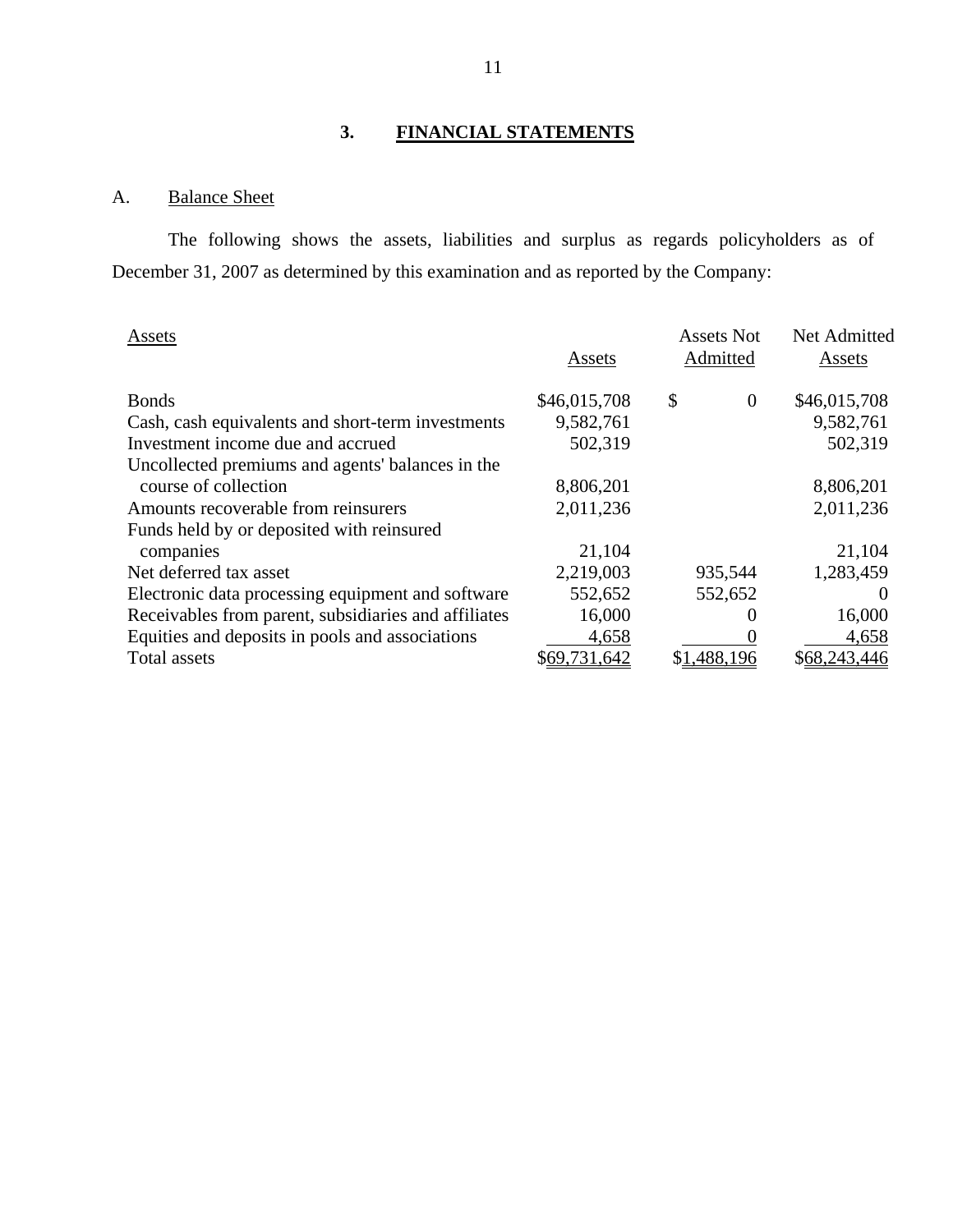# Liabilities

| Liabilities                                                           |             |              |
|-----------------------------------------------------------------------|-------------|--------------|
| Losses and loss adjustment expenses                                   |             | \$19,723,304 |
| Reinsurance payable on paid losses and loss adjustment expenses       |             | 2,131,433    |
| Commissions payable, contingent commissions and other similar         |             |              |
| charges                                                               |             | 4,115        |
| Other expenses (excluding taxes, licenses and fees)                   |             | 488,549      |
| Taxes, licenses and fees (excluding federal and foreign income taxes) |             | 4,592        |
| Current federal and foreign income taxes                              |             | 598,318      |
| Unearned premiums                                                     |             | 12,331,155   |
| Ceded reinsurance premiums payable (net of ceding commissions)        |             | 2,362,749    |
| Amounts withheld or retained by company for account of others         |             | 18,281       |
| Payable to parent, subsidiaries and affiliates                        |             | 110,841      |
| <b>Total liabilities</b>                                              |             | \$37,773,337 |
| <b>Surplus and Other Funds</b>                                        |             |              |
| Common capital stock                                                  | \$5,000,000 |              |
| Gross paid in and contributed surplus                                 | 10,000,000  |              |
| Unassigned funds (surplus)                                            | 15,470,108  |              |
| Surplus as regards policyholders                                      |             | 30,470,108   |
| Total liabilities, surplus and other funds                            |             | \$68,243,445 |

NOTE: The Internal Revenue Service has completed its audits of the Company's Federal Income Tax returns through tax year 2004. No material adjustments were made subsequent to the date of examination and arising from said audits. The Internal Revenue Service has not yet begun to audit tax returns covering tax years 2005 through 2007. The examiner is unaware of any potential exposure of the Company to any tax assessment and no liability has been established herein relative to such contingency.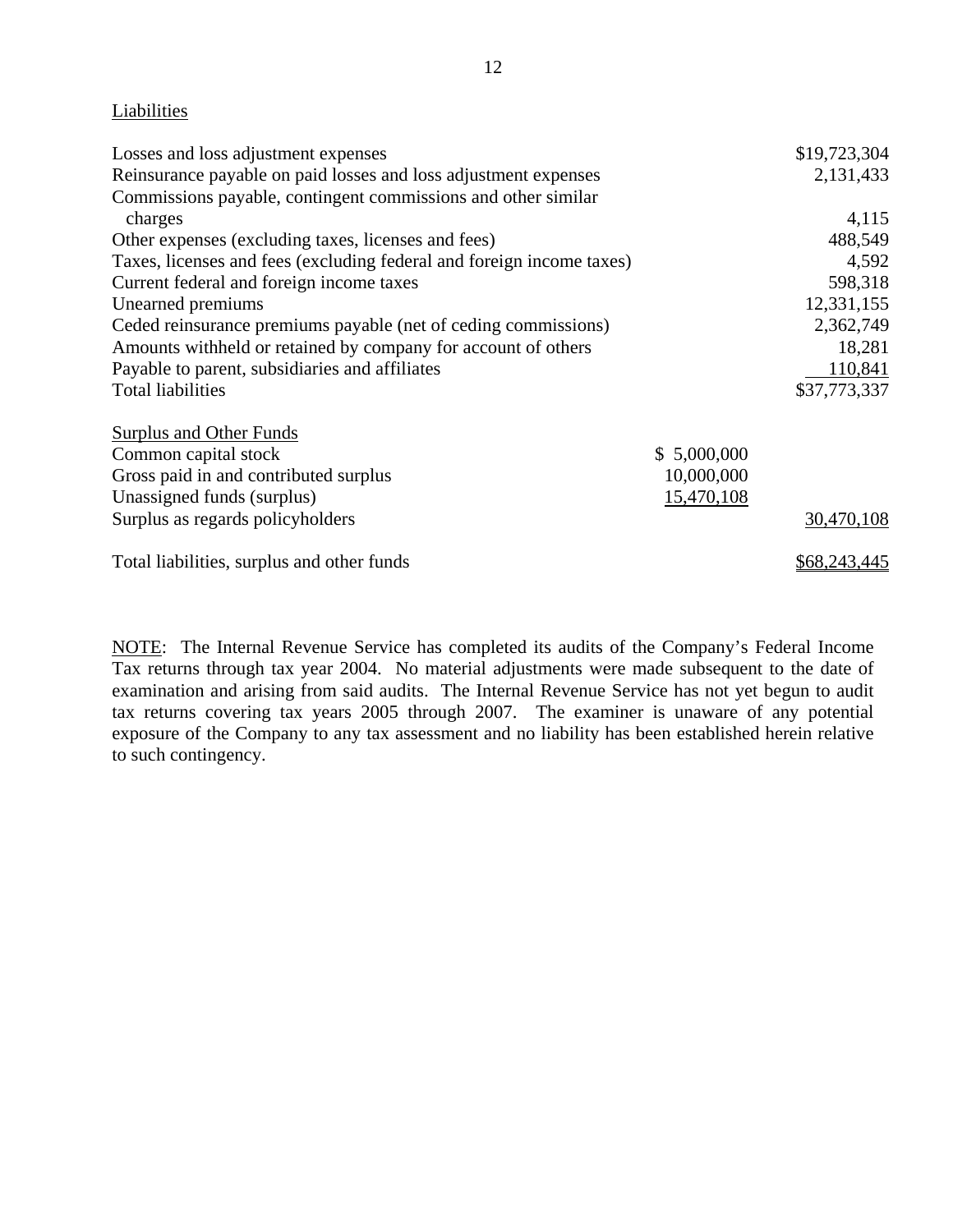B. Underwriting and Investment Exhibit

Surplus as regards policyholders increased by \$18,737,578 during the five-year examination period January 1, 2003 through December 31, 2007, detailed as follows:

| <b>Underwriting Income</b>                                      |                 |              |
|-----------------------------------------------------------------|-----------------|--------------|
| Premiums earned                                                 |                 | \$68,510,560 |
| Deductions:                                                     |                 |              |
| Losses incurred                                                 | \$25,691,976    |              |
| Loss adjustment expenses incurred                               | 10,034,168      |              |
| Other underwriting expenses incurred                            | 27,130,467      |              |
| Total underwriting deductions                                   |                 | 62,856,611   |
| Net underwriting gain or (loss)                                 |                 | \$5,653,949  |
| <b>Investment Income</b>                                        |                 |              |
| Net investment income earned                                    | \$5,490,121     |              |
| Net realized capital gain                                       | 7,377           |              |
| Net investment gain or (loss)                                   |                 | 5,497,498    |
| Other Income                                                    |                 |              |
| Net gain or (loss) from agents' or premium balances charged off | \$<br>(26, 478) |              |
| Aggregate write-ins for miscellaneous income                    | 165,461         |              |
| Total other income                                              |                 | 138,983      |
| Net income before federal and foreign income taxes              |                 | \$11,290,430 |
|                                                                 |                 |              |
| Federal and foreign income taxes incurred                       |                 | 4,950,175    |
| Net income                                                      |                 | \$6,340,255  |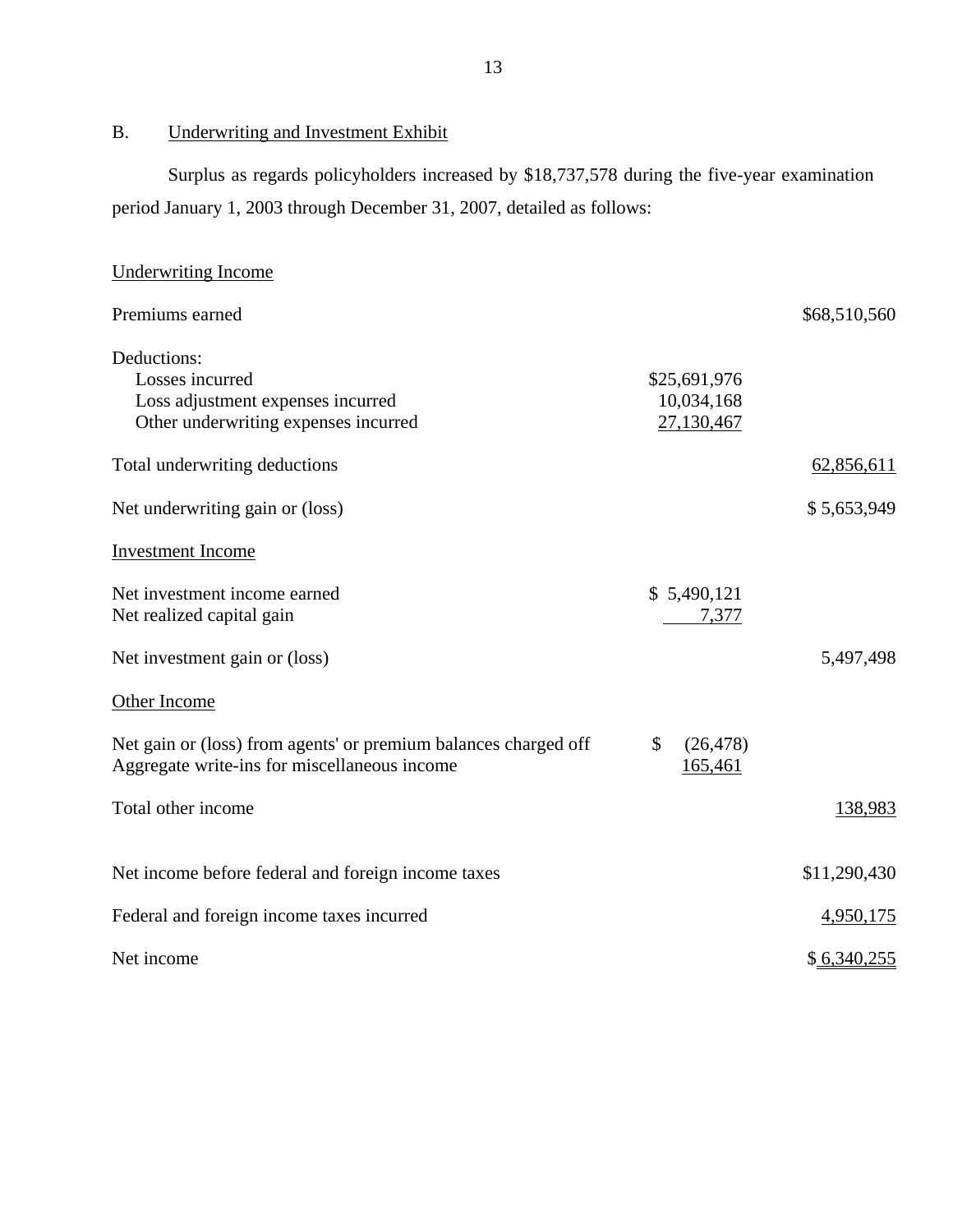### C. Capital and Surplus Account

Surplus as regards policyholders per report on

|                                                | Gains in<br>Surplus | Losses in<br><b>Surplus</b> |              |
|------------------------------------------------|---------------------|-----------------------------|--------------|
| Net income                                     | \$6,340,255         |                             |              |
| Change in net deferred income tax              | 1,228,374           |                             |              |
| Change in nonadmitted assets                   |                     | \$862,051                   |              |
| Change in provision for reinsurance            | 2,031,000           |                             |              |
| Surplus adjustments paid in                    | 10,000,000          |                             |              |
| Total gains and losses                         | \$19,599,629        | \$862,051                   |              |
| Net increase in surplus                        |                     |                             | 18,737,578   |
| Surplus as regards policyholders per report on |                     |                             |              |
| examination as of December 31, 2007            |                     |                             | \$30,470,108 |

### **4**. **LOSSES AND LOSS ADJUSTMENT EXPENSES**

The examination liability for the captioned items of \$19,723,304 is the same as reported by the Company as of December 31, 2007. The examination analysis was conducted in accordance with generally accepted actuarial principles and practices and was based on statistical information contained in the Company's internal records and in its filed annual statements.

### **5. MARKET CONDUCT ACTIVITIES**

The Company directly underwrites only Ocean Marine business. Therefore, a review of Market Conduct activities was not warranted.

examination as of December  $31, 2002$   $$11,732,530$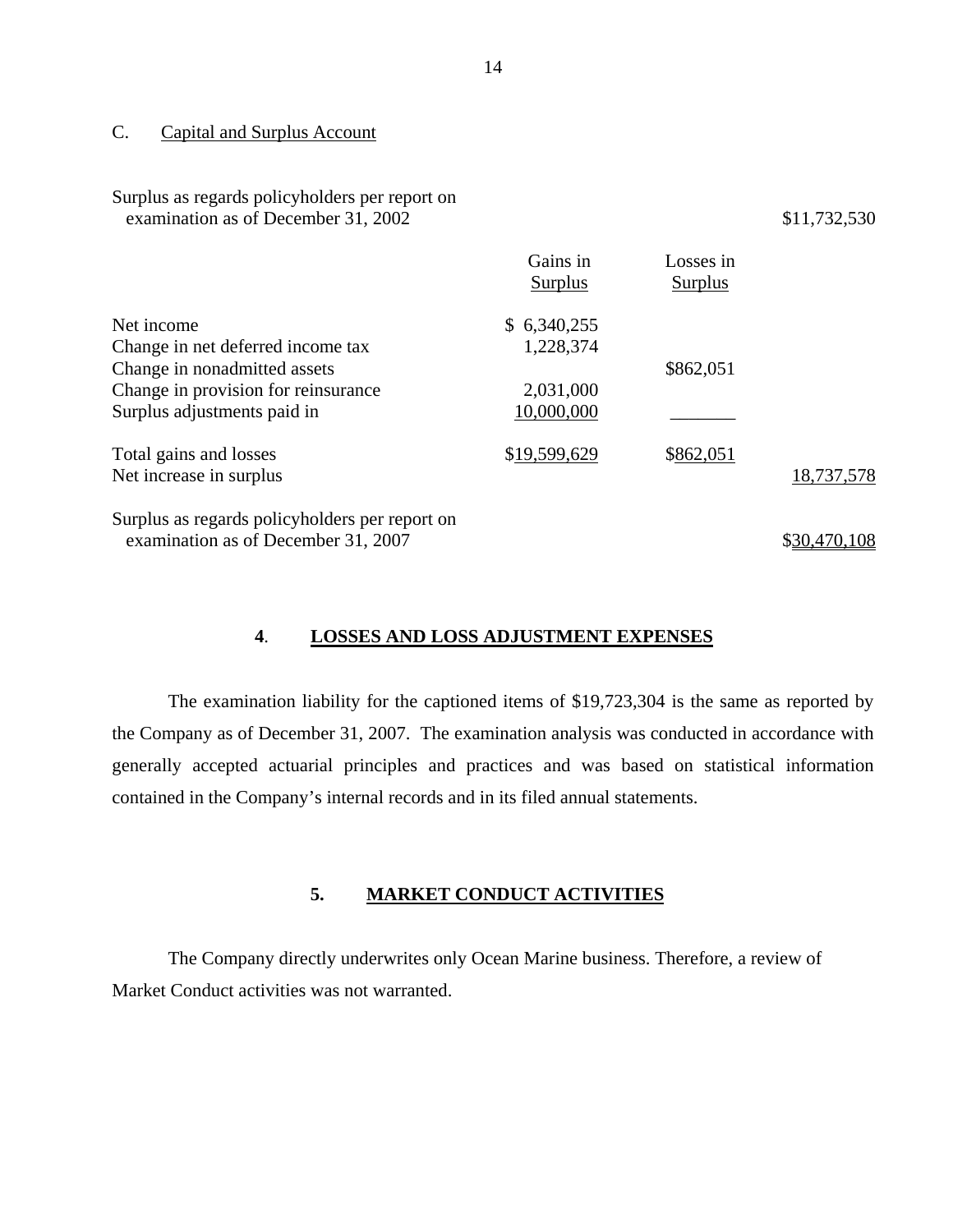15

# **6. COMPLIANCE WITH PRIOR REPORT ON EXAMINATION**

The prior report on examination contained seven recommendations as follows (page numbers refer to the prior report):

# **ITEM**

### PAGE NO.

# A. Management

It is recommended that the board members who are unable or unwilling to attend meetings consistently should resign or be replaced. 5

The Company has complied with this recommendation.

# B. Territory and Plan of Operation

It is recommended the Company remove any indication that they are licensed to do business in the State of California until they, in fact, do become licensed in the State of California. 6

The Company has complied with this recommendation.

### C. **Holding Company System**

It is recommended that the Company make its holding company filings in a timely manner. 10

The Company has complied with this recommendation.

### D. Schedule Y

It is recommended that the Company review the annual statement instructions for Schedule Y and include those required members of the holding company in Schedule Y of future annual statements. 11

The Company has complied with this recommendation.

### E. Accounts and Records

Department Regulation 30 requires the Company to break out by function and type of expenses the money it pays out to its outside agencies and/or service providers. It is recommended the Company initiate procedures to ensure that future annual statements break out these expenses, pursuant to Regulation 30. 11

The Company has complied with this recommendation.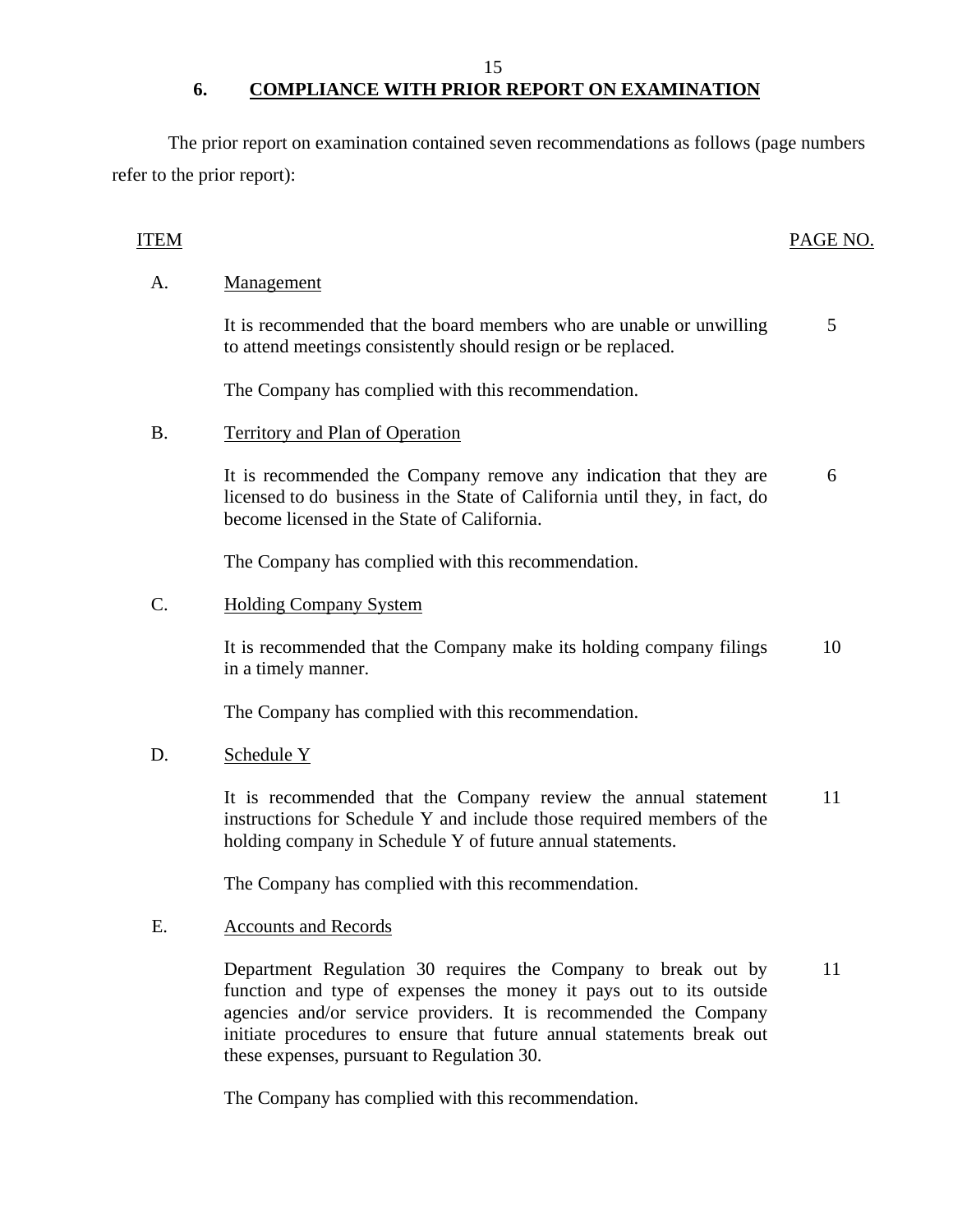### F. Abandoned Property Law

It is again recommended that the Company comply with Section 1316 of the New York Abandoned Property Law and file the respective current "Reports of Abandoned Property", as well as all future reports of abandoned property, with the Office of the Comptroller of the State of New York. 12

The Company has complied with this recommendation.

### G. Loss Adjustment Expenses

It is recommended the Company initiate procedures to ensure that future annual statements reflect unallocated loss adjustment expenses, as required under Section 1303 of the New York Insurance Law. 17

The Company has complied with this recommendation.

# **7. SUMMARY OF COMMENTS AND RECOMMENDATIONS**

This report contains no recommendations.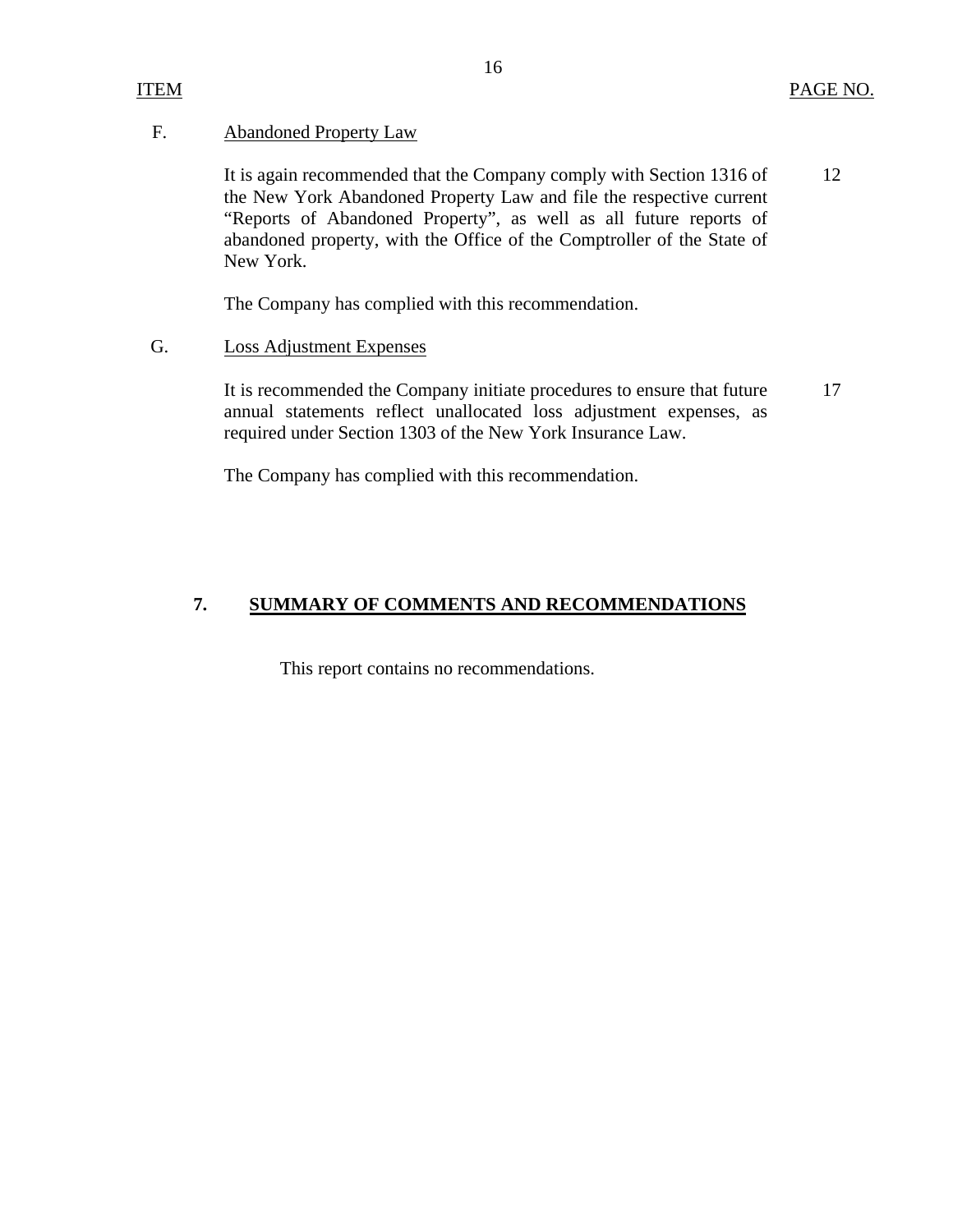Respectfully submitted,

 $\sqrt{s}$  $\sqrt{s}$ 

 Lamin Jammeh, Senior Insurance Examiner

# STATE OF NEW YORK ) )SS:  $\mathcal{L}$ COUNTY OF NEW YORK )

LAMIN JAMMEH, being duly sworn, deposes and says that the foregoing report, subscribed by him, is true to the best of his knowledge and belief.

 $\sqrt{s}$ 

 $\overline{\phantom{a}}$ 

Lamin Jammeh

Subscribed and sworn to before me

this day of  $\frac{1}{2009}$ .